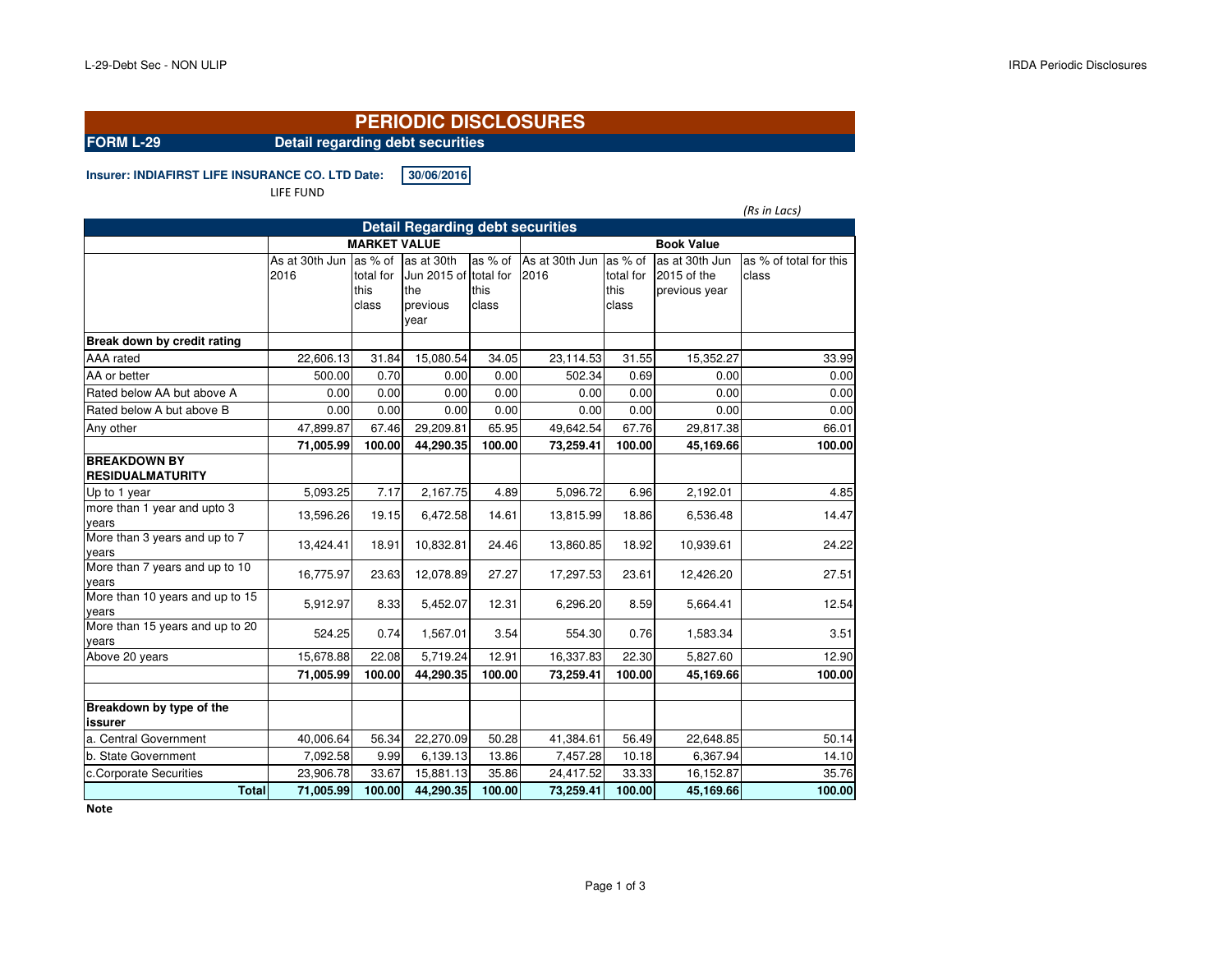# **PERIODIC DISCLOSURES**

**FORM L-29 Detail regarding debt securities**

**Insurer: INDIAFIRST LIFE INSURANCE CO. LTD. Date: 30/06/2016**

PENSION AND GENERAL ANNUITY FUNDS

|                                                |                     |                     |                                         |                   |                |            |                              | (Rs in Lacs)   |
|------------------------------------------------|---------------------|---------------------|-----------------------------------------|-------------------|----------------|------------|------------------------------|----------------|
|                                                |                     |                     | <b>Detail Regarding debt securities</b> |                   |                |            |                              |                |
|                                                |                     | <b>MARKET VALUE</b> |                                         | <b>Book Value</b> |                |            |                              |                |
|                                                | As at 30th Jun 2016 | as % of total       | as at 30th                              | as % of           | As at 30th Jun | as % of    | as at 30th Jun as % of total |                |
|                                                |                     | for this class      | Jun 2015 of                             | total for         | 2016           | total for  | 2015 of the                  | for this class |
|                                                |                     |                     | the previous                            | this class        |                | this class | previous year                |                |
|                                                |                     |                     | year                                    |                   |                |            |                              |                |
| Break down by credit rating                    |                     |                     |                                         |                   |                |            |                              |                |
| AAA rated                                      | 2,15,102.17         | 47.59               | 1,52,209.66                             | 40.61             | 2,19,293.16    | 47.62      | 1,53,423.61                  | 40.61          |
| AA or better                                   | 17,606.07           | 3.90                | 15,458.37                               | 4.12              | 17,846.33      | 3.88       | 15,586.99                    | 4.13           |
| Rated below AA but above A                     | 0.00                | 0.00                | 0.00                                    | 0.00              | 0.00           | 0.00       | 0.00                         | 0.00           |
| Rated below A but above B                      | 0.00                | 0.00                | 0.00                                    | 0.00              | 0.00           | 0.00       | 0.00                         | 0.00           |
| Any other                                      | 2,19,288.02         | 48.52               | 2,07,178.91                             | 55.27             | 2,23,380.40    | 48.51      | 2,08,756.16                  | 55.26          |
|                                                | 4,51,996.26         | 100.00              | 3,74,846.95                             | 100.00            | 4,60,519.89    | 100.00     | 3,77,766.75                  | 100.00         |
| <b>BREAKDOWN BY</b><br><b>RESIDUALMATURITY</b> |                     |                     |                                         |                   |                |            |                              |                |
| Up to 1 year                                   | 2,722.20            | 0.60                | 12,049.72                               | 3.21              | 2,745.28       | 0.60       | 12,326.35                    | 3.26           |
| more than 1 year and upto 3<br>years           | 34,455.87           | 7.62                | 26,545.66                               | 7.08              | 35,163.75      | 7.64       | 26,847.03                    | 7.11           |
| More than 3 years and up to 7<br>vears         | 2,50,647.40         | 55.45               | 1,58,807.13                             | 42.37             | 2,54,890.63    | 55.35      | 1,60,843.44                  | 42.58          |
| More than 7 years and up to<br>10 years        | 1,01,474.43         | 22.45               | 1,16,942.98                             | 31.20             | 1,03,480.57    | 22.47      | 1,17,731.96                  | 31.17          |
| More than 10 years and up to<br>15 years       | 61,711.04           | 13.65               | 46,403.89                               | 12.38             | 63,211.46      | 13.73      | 46,147.44                    | 12.22          |
| More than 15 years and up to<br>20 years       | 443.85              | 0.10                | 14,097.57                               | 3.76              | 470.70         | 0.10       | 13,870.53                    | 3.67           |
| Above 20 years                                 | 541.47              | 0.12                | 0.00                                    | 0.00              | 557.50         | 0.12       | 0.00                         | 0.00           |
|                                                | 4,51,996.26         | 100.00              | 3,74,846.95                             | 100.00            | 4,60,519.89    | 100.00     | 3,77,766.75                  | 100.00         |
| Breakdown by type of the<br>issurer            |                     |                     |                                         |                   |                |            |                              |                |
| a. Central Government                          | 1,69,850.68         | 37.58               | 1,51,807.50                             | 40.50             | 1,73,306.00    | 37.63      | 1,52,980.22                  | 40.50          |
| b. State Government                            | 49,437.34           | 10.94               | 40,542.69                               | 10.82             | 50,074.40      | 10.87      | 40,399.30                    | 10.69          |
| c.Corporate Securities                         | 2,32,708.24         | 51.48               | 1,82,496.76                             | 48.69             | 2,37,139.49    | 51.49      | 1,84,387.23                  | 48.81          |
| <b>Total</b>                                   | 4,51,996.26         | 100.00              | 3,74,846.95                             | 100.00            | 4,60,519.89    | 100.00     | 3,77,766.75                  | 100.00         |

**Note**